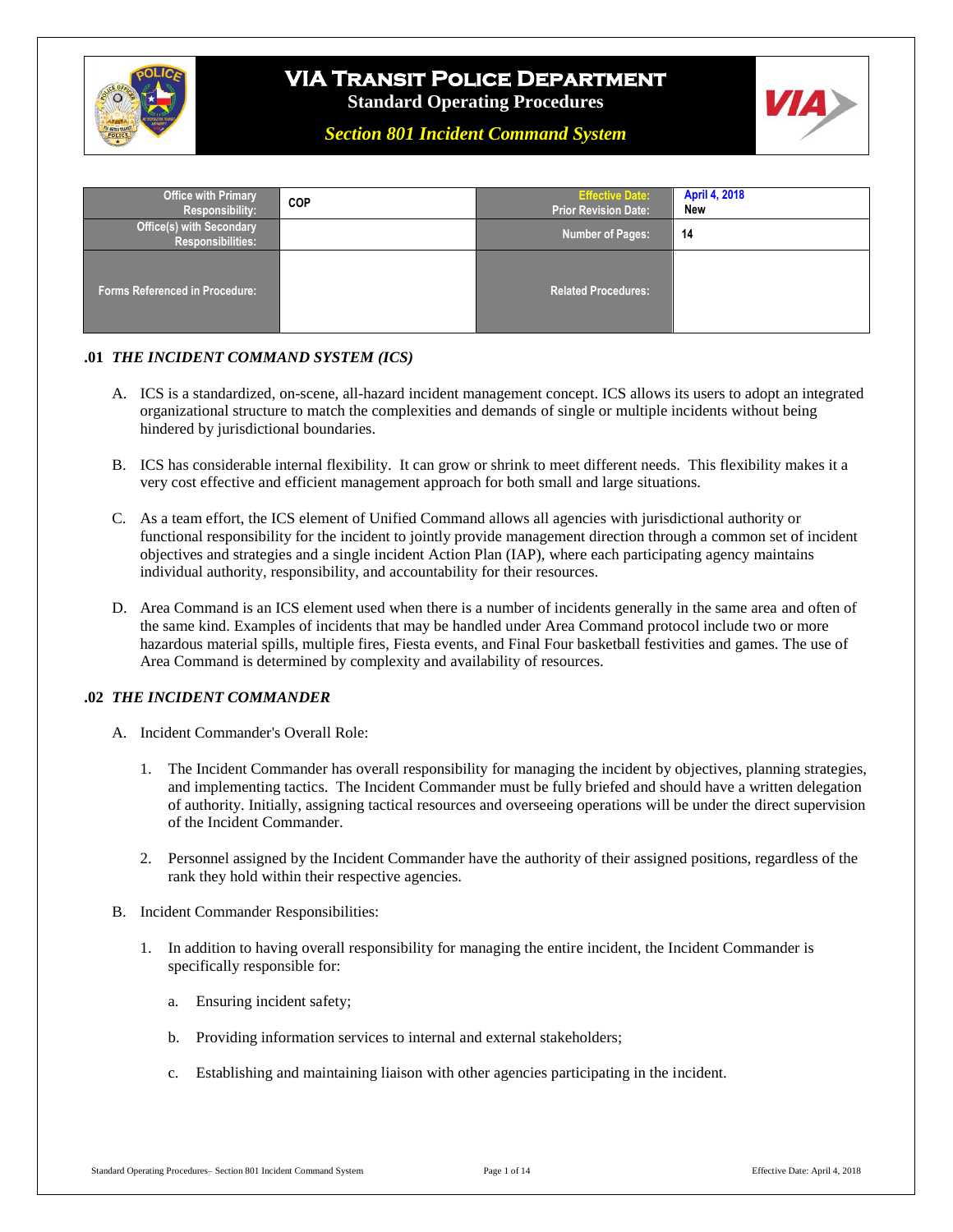



*Section 801 Incident Command System*

- 2. The Incident Commander may appoint one or more Deputies, if applicable, from the same agency or from other agencies or jurisdictions. Deputy Incident Commanders must be as qualified as the Incident Commander.
- C. Selecting and Changing Incident Commanders:
	- 1. As incidents expand or contract, change in jurisdiction or discipline, or become more or less complex, command may change to meet the needs of the incident;
	- 2. Rank, grade, and seniority are not the factors used to select the Incident Commander. The Incident Commander is always a highly qualified individual trained to lead the incident response;
	- 3. Formal transfer of command at an incident always requires a transfer of command briefing for the incoming Incident Commander and notification to all personnel that a change in command is taking place.

#### **.03** *COMMAND STAFF*

Depending upon the size and type of incident or event, it may be necessary for the Incident Commander to designate personnel to provide information, safety, and liaison services for the entire organization. In ICS, these personnel make up the Command Staff and consist of the:

- A. Public Information Officer, who serves as the conduit for information to internal and external stakeholders, including the media or other organizations seeking information directly from the incident or event;
- B. Safety Officer, who monitors safety conditions and develops measures for assuring the safety of all assigned personnel;
- C. Liaison Officer, who serves as the primary contact for supporting agencies assisting at an incident;
- D. The Command Staff reports directly to the Incident Commander.

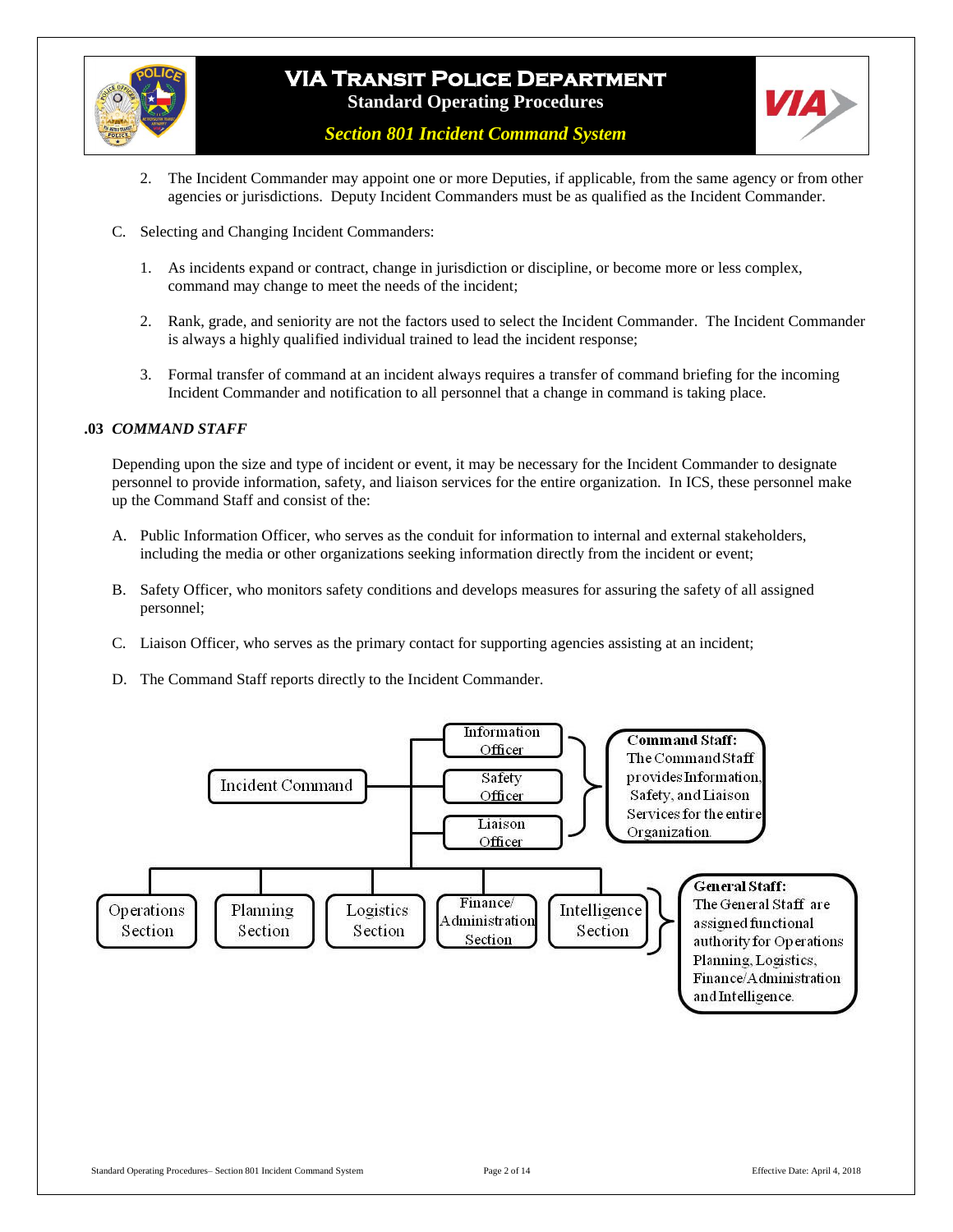





#### **.04** *GENERAL STAFF*

A. Expansion of the incident may also require the delegation of authority for the performance of the other management functions. The people who perform the other four management functions are designated as the General Staff. The General Staff is made up of four Sections: Operations, Planning, Logistics, and Finance/Administration.



B. The General Staff reports directly to the Incident Commander.

### **.05** *ICS SECTION CHIEFS AND DEPUTIES*

- A. As mentioned previously, the person in charge of each Section is designated as a Chief. Section Chiefs have the ability to expand their Section to meet the needs of the situation. Each of the Section Chiefs may have a Deputy, or more than one, if necessary. The Deputy:
	- 1. May assume responsibility for a specific portion of the primary position, work as relief, or be assigned other tasks;
	- 2. Should always be as proficient as the person for whom he or she works.
- B. In large incidents, especially where multiple disciplines or jurisdictions are involved, the use of Deputies from other organizations can greatly increase interagency coordination.

#### **.06** *OPERATIONS SECTION*

A. Until Operations is established as a separate Section, the Incident Commander has direct control of tactical resources. The Incident Commander will determine the need for a separate Operations Section at an incident or event. When the Incident Commander activates an Operations Section, he or she will assign an individual as the Operations Section Chief;

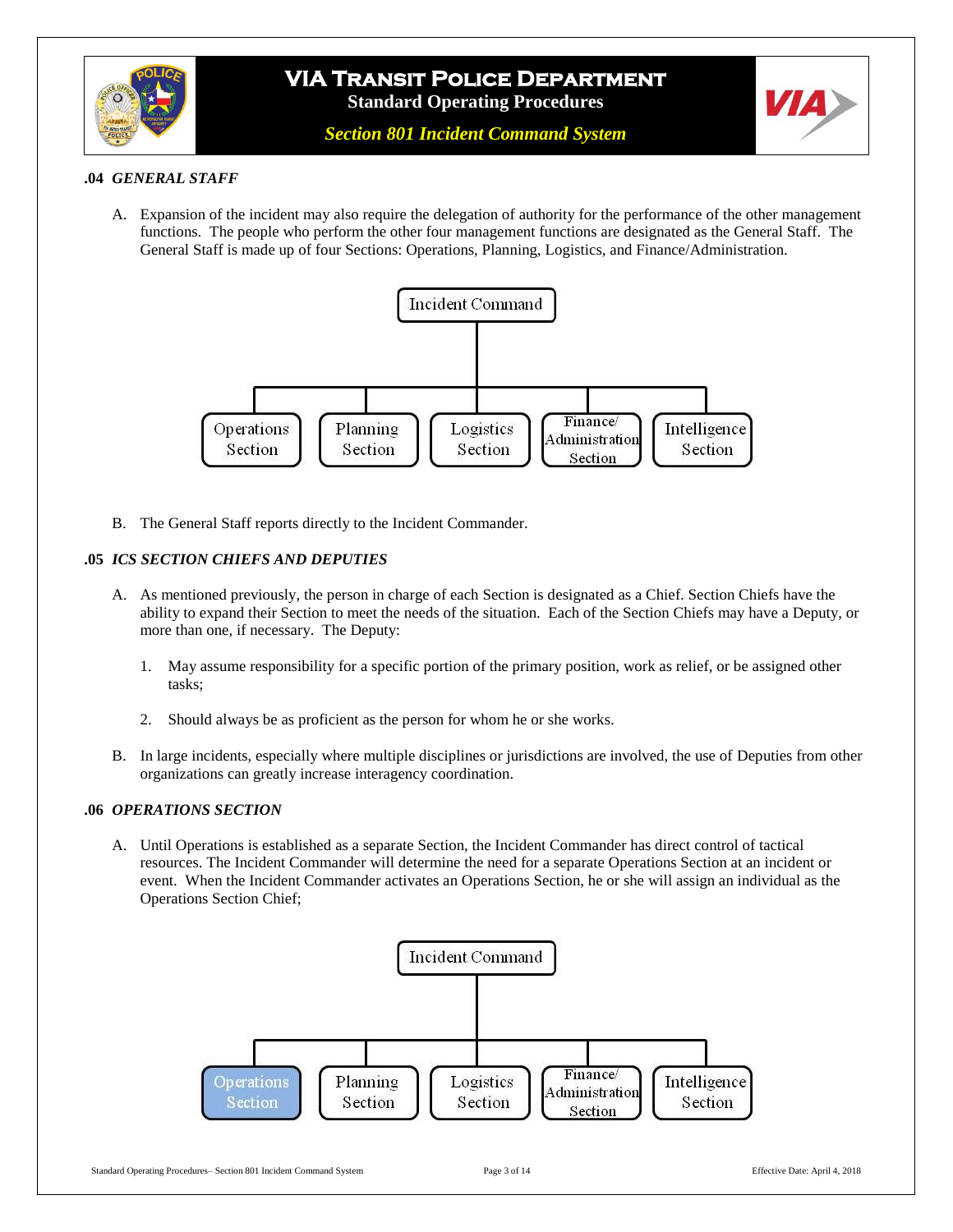

*Section 801 Incident Command System*



B. Operations Section Chief

The Operations Section Chief will develop and manage the Operations Section to accomplish the incident objectives set by the Incident Commander. The Operations Section Chief is normally the person with the greatest technical and tactical expertise in dealing with the problem at hand;

- C. Operations Section: Maintaining Span of Control
	- 1. The Operations function is where the tactical fieldwork is done. Therefore, most incident resources are assigned to the Operations Section. Often the most hazardous activities are carried out there. Because of this, it is necessary to monitor carefully the number of resources that report to any one supervisor. The following supervisory levels can be added to help manage span of control:
		- a. Divisions are used to divide an incident geographically;
		- b. Groups are used to describe functional areas of operation;
		- c. Branches are used when the number of Divisions or Groups exceeds the span of control and can be either geographical or functional.
- D. Operations Section: Divisions
	- 1. Divisions are used to divide an incident geographically. The person in charge of each Division is designated as a Supervisor. How the area is divided is determined by the needs of the incident;
	- 2. The most common way to identify Divisions is by using alphabet characters (A, B, C, etc.). Other identifiers may be used as long as Division identifiers are known by assigned responders;
	- 3. The important thing to remember about ICS Divisions is that they are established to divide an incident into geographical areas of operation.
- E. Operations Section: Groups
	- 1. Groups are used to describe functional areas of operation. The person in charge of each Group is designated as a Supervisor;



- 2. The kind of Group to be established will also be determined by the needs of an incident. Groups are normally labeled according to the job that they are assigned (e.g., Human Services Group, Infrastructure Support Group, etc.). Groups will work wherever their assigned task is needed and are not limited geographically.
- F. Operations Section: Divisions and Groups
	- 1. Divisions and Groups can be used together on an incident. Divisions and Groups are at an equal level in the organization. One does not supervise the other. When a Group is working within a Division on a special assignment, Division and Group Supervisors must closely coordinate their activities.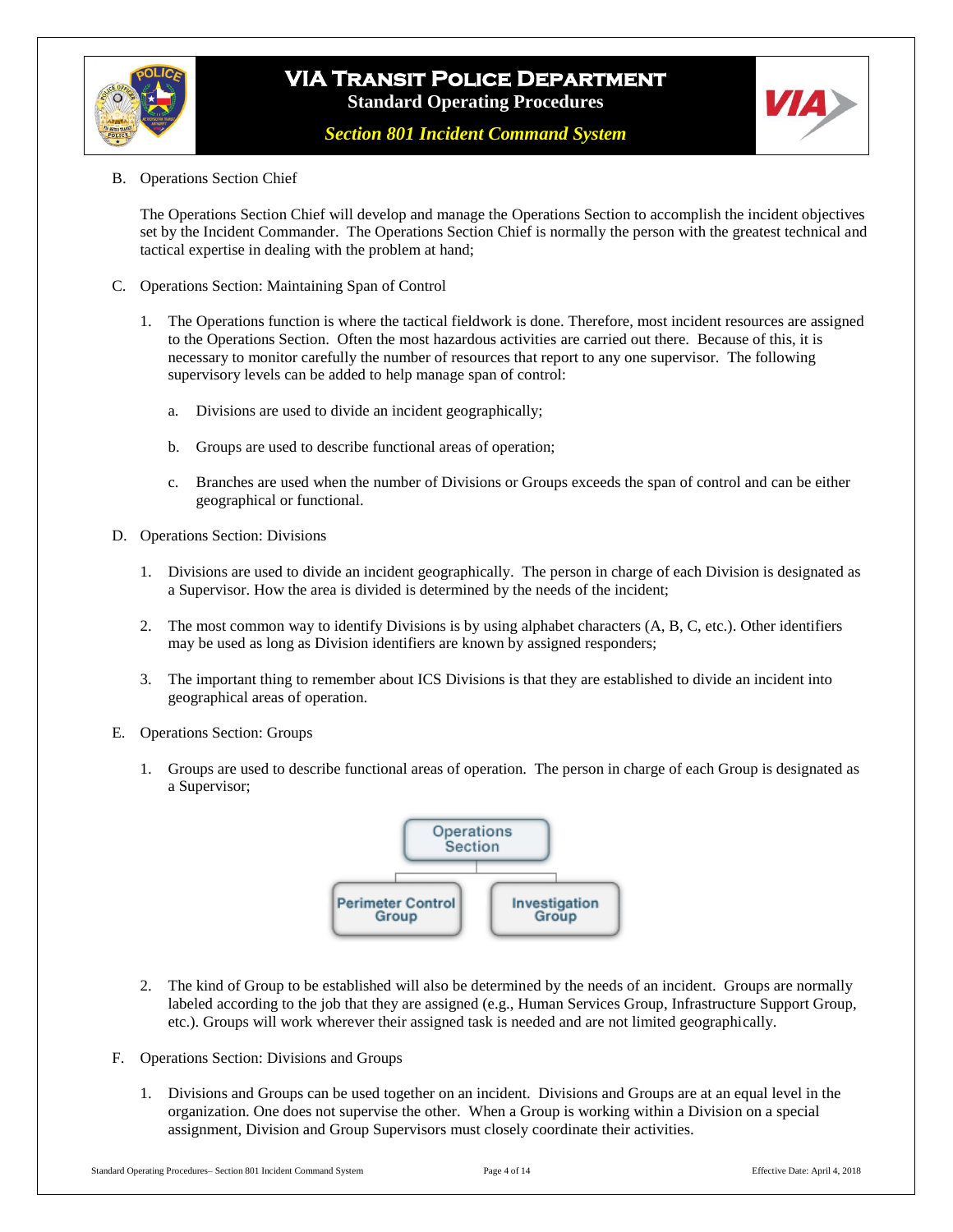

*Section 801 Incident Command System*

![](_page_4_Figure_3.jpeg)

- G. Operations Section: Establishing Branches
	- 1. If the number of Divisions or Groups exceeds the span of control, it may be necessary to establish another level of organization within the Operations Section, called Branches. The person in charge of each Branch is designated as a Director. Deputies may also be used at the Branch level. Branches can be comprised of Groups or Divisions—or can be a combination of both.

![](_page_4_Figure_6.jpeg)

- H. Operations Section: Branches, Other Factors
	- 1. While span of control is a common reason to establish Branches, additional considerations may also indicate the need to use these Branches, including:
		- a. Multi-discipline Incidents. Some incidents have multiple disciplines involved (e.g., Firefighting, Health and Medical, Hazardous Materials, Public Works and Engineering, Energy, etc.) that may create the need to set up incident operations around a functional Branch structure;
		- b. Multi-jurisdiction Incidents. In some incidents it may be better to organize the incident around jurisdictional lines. In these situations, Branches may be set up to reflect jurisdictional boundaries;
		- c. Very Large Incidents. Very large incidents may be organized using geographic or functional Branches.
- I. Managing the Operations Section

While there are any number of ways to organize field responses, Groups and Branches may be used to organize resources and maintain span of control.

**VIA**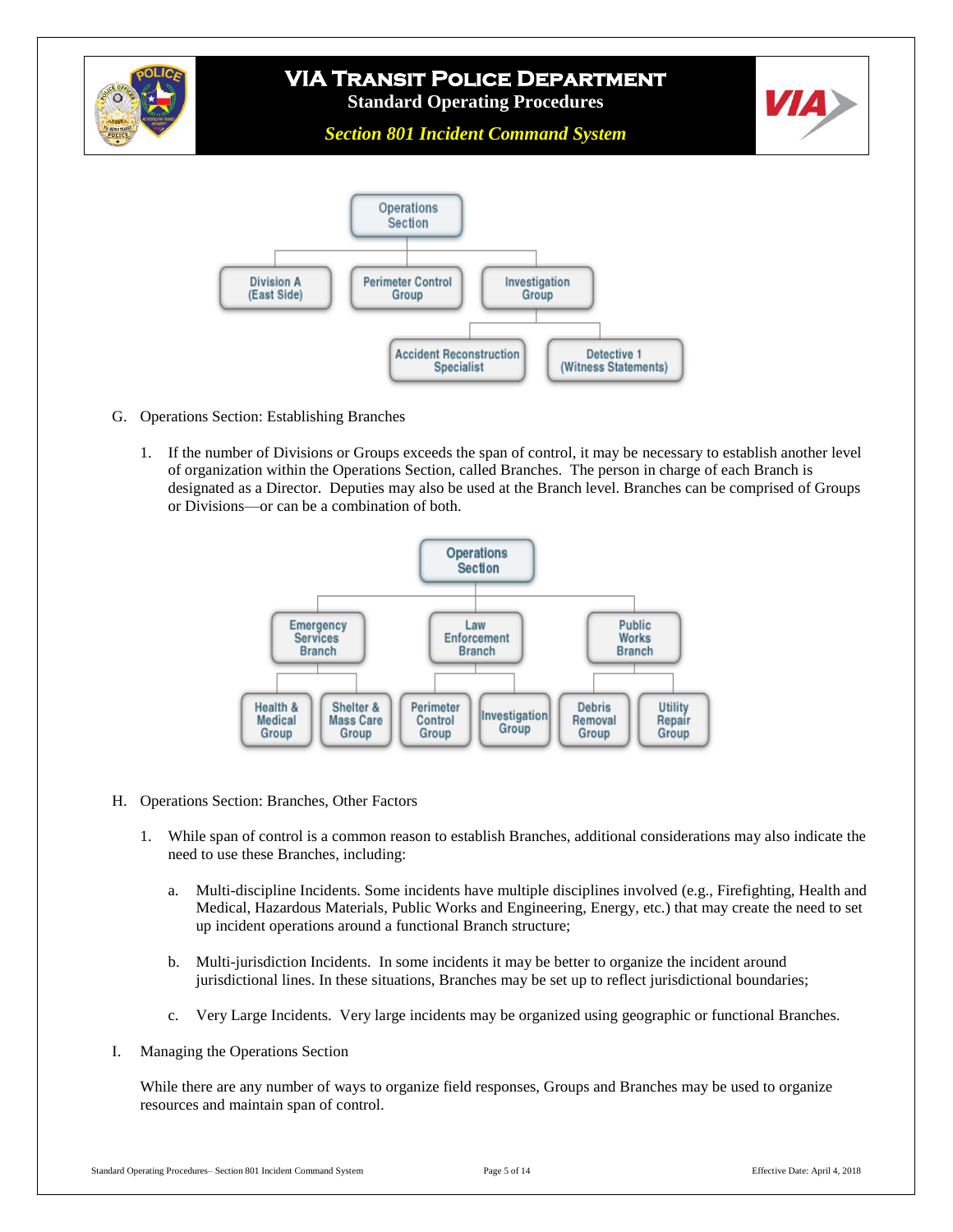![](_page_5_Picture_0.jpeg)

*Section 801 Incident Command System*

- J. Operations Section: Expanding and Contracting
	- 1. The Incident Commander or Operations Section Chief at an incident may work initially with only a few single resources or staff members;

![](_page_5_Figure_5.jpeg)

2. The Operations Section usually develops from the bottom up. The organization will expand to include needed levels of supervision as more and more resources are deployed;

![](_page_5_Figure_7.jpeg)

3. Task Forces are a combination of mixed resources with common communications operating under the direct supervision of a Leader. Task Forces can be versatile combinations of resources and their use is encouraged. The combining of resources into Task Forces allows for several resource elements to be managed under one individual's supervision, thus lessening the span of control of the Supervisor;

![](_page_5_Figure_9.jpeg)

4. Strike Teams are a set number of resources of the same kind and type with common communications operating under the direct supervision of a Strike Team Leader. Strike Teams are highly effective management units. The foreknowledge that all elements have the same capability and the knowledge of how many will be applied allows for better planning, ordering, utilization and management;

ИД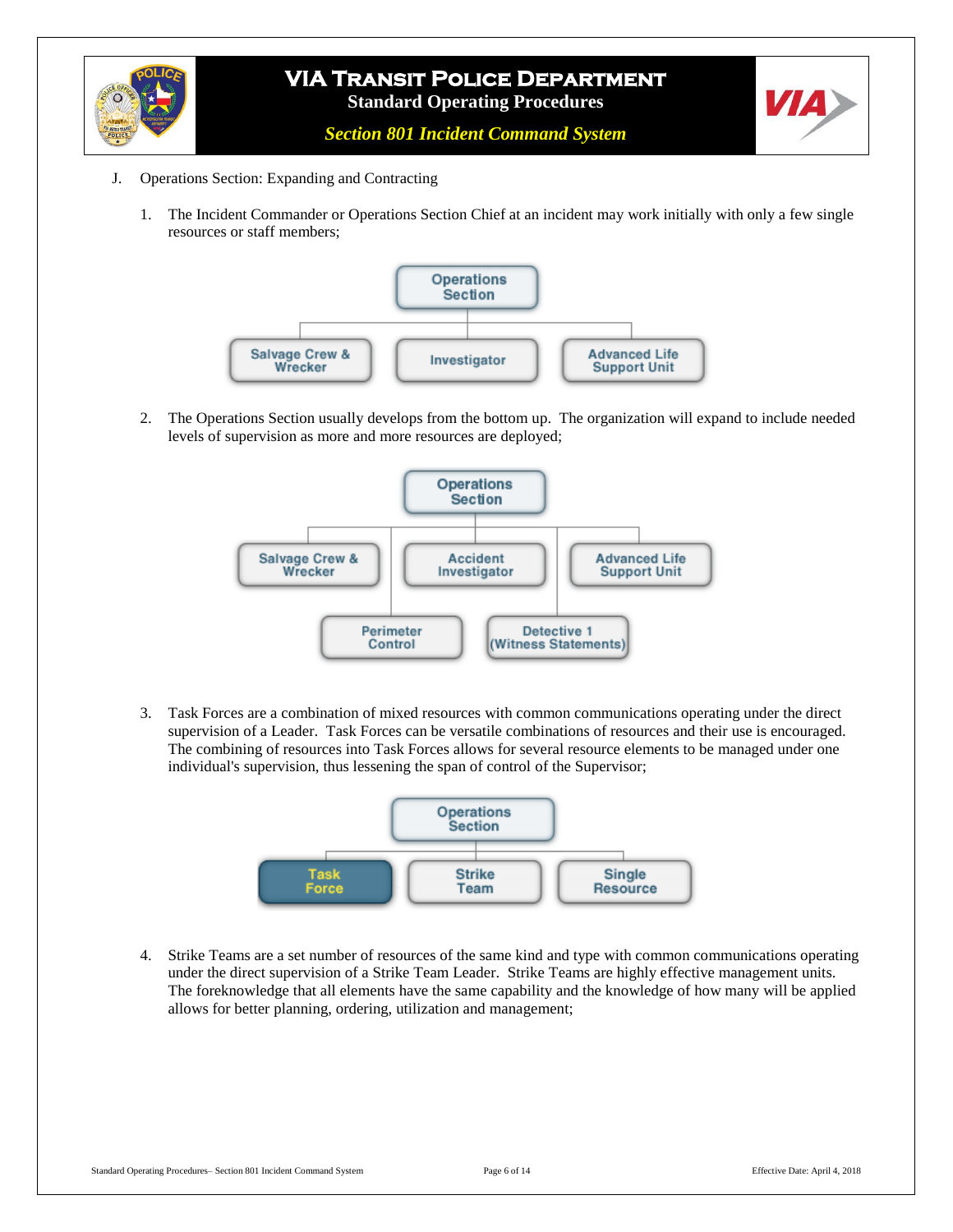![](_page_6_Picture_0.jpeg)

5. Single Resources may be individuals, a piece of equipment and its personnel complement, or a crew or team of individuals with an identified supervisor that can be used at an incident;

![](_page_6_Figure_2.jpeg)

6. Maintaining span of control can be done easily by grouping resources into Groups or Branches;

![](_page_6_Figure_4.jpeg)

7. Another way to add supervision levels is to create Branches within the Operations Section;

![](_page_6_Figure_6.jpeg)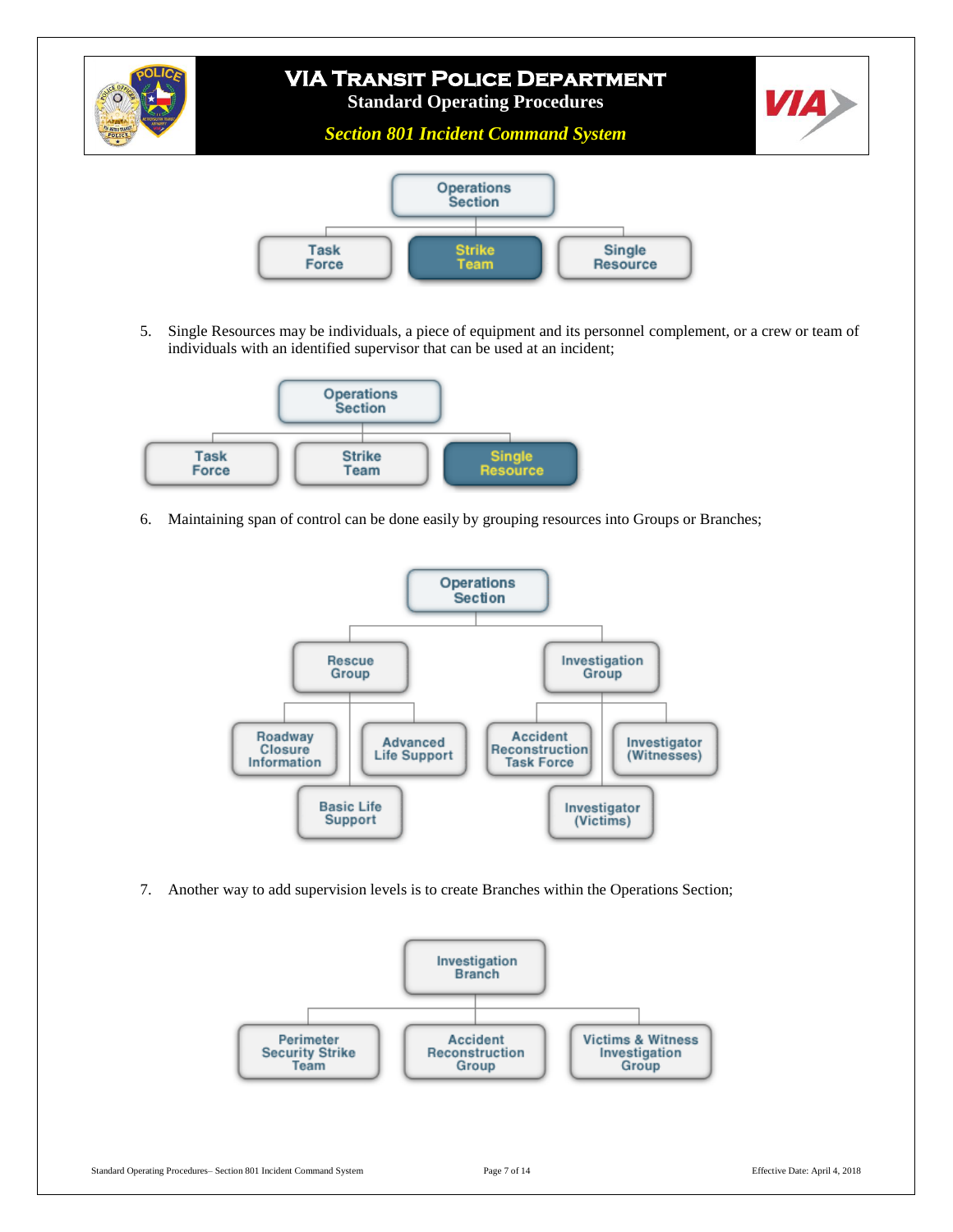![](_page_7_Picture_0.jpeg)

![](_page_7_Picture_2.jpeg)

*Section 801 Incident Command System*

8. At some point, the Operations Section and the rest of the ICS organization will contract. The decision to contract will be based on the achievement of tactical objectives. Demobilization planning begins upon activation of the first personnel and continues until the ICS organization ceases operation.

![](_page_7_Figure_5.jpeg)

- 9. Each designated agency incident commander functioning in a Unified Command must:
	- a. Act within his/her jurisdictional or agency limitations.
	- b. Inform the other Commanders of any legal, political, jurisdictional, or safety restrictions.
	- c. Be authorized to perform certain activities and actions on behalf of the jurisdiction or agency he/she represents.
	- d. Manage the incident to the best of his/her abilities.

![](_page_7_Figure_11.jpeg)

- A. In managing the incident to the best of their abilities, each Unified Commander must adhere to the following responsibilities:
	- 1. Work closely with the other Incident Commanders assigned to the Unified Command
	- 2. Provide sufficiently qualified staff and resources
	- 3. Anticipate and solve problems
	- 4. Delegate authority as needed
	- 5. Inspect and evaluate performance of their resources
	- 6. Communicate with their agencies on priorities, plans, problems, and progress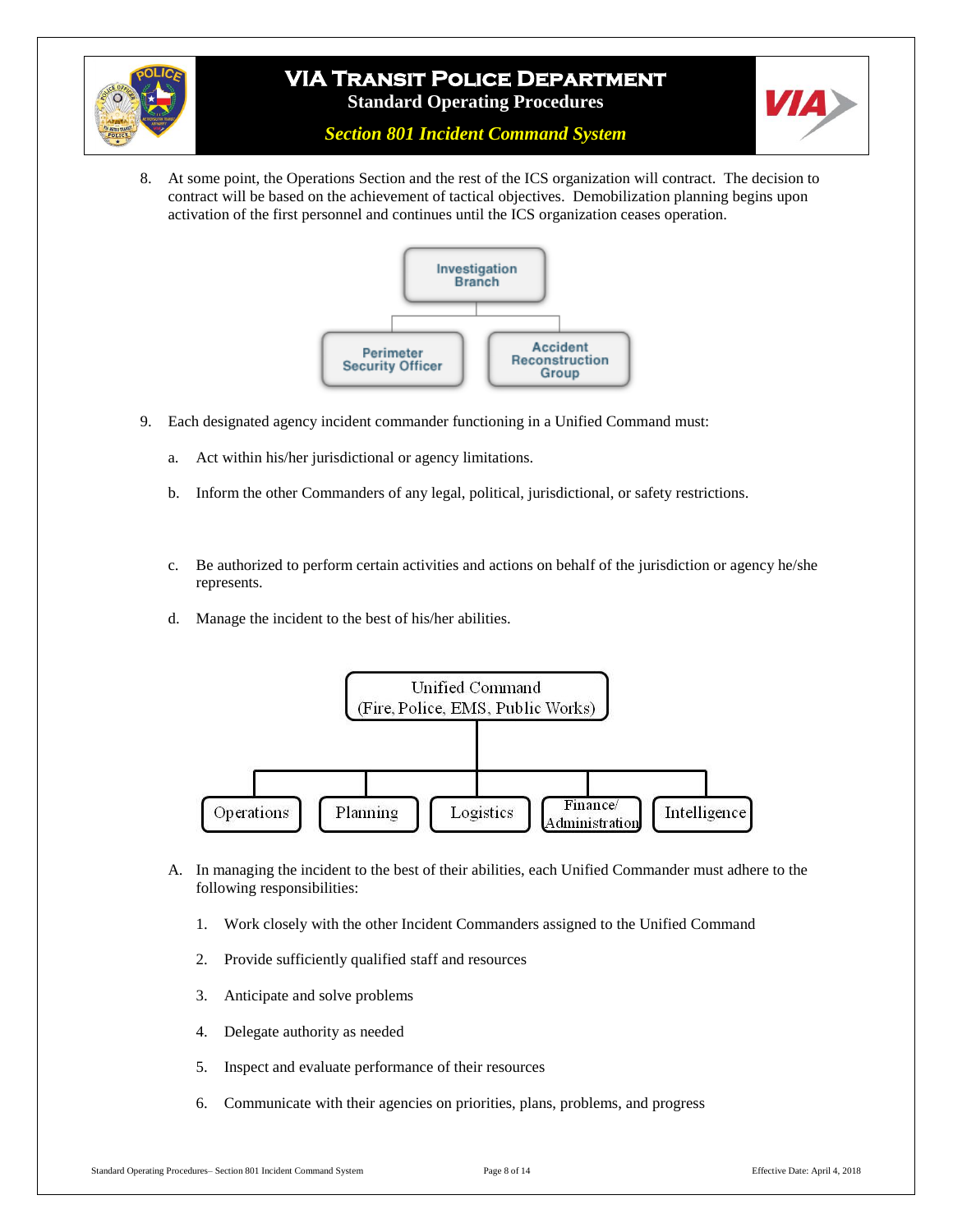![](_page_8_Picture_0.jpeg)

![](_page_8_Picture_2.jpeg)

7. Area Command provides command authority and coordination for two or more incidents in close proximity and is typically established at a multi-agency coordination center such as an Emergency Operations Center facility, Intelligence Center, or designated location other than an Incident Command Post.

![](_page_8_Figure_5.jpeg)

- A. In incidents such as major natural or manmade disasters, disease outbreaks, major events, etc. the use of Area command makes the job of Incident Commanders and agency officials easier for the following reasons:
	- 1. Incident commanders and their management teams can focus more clearly on their objectives, strategies, and tactics.
	- 2. Priorities between incidents are clearly set and ensure efficient resource use by avoiding competition for critical resources among the incidents.
	- 3. Agency policies, constraints, priorities, and guidance are made known to Incident Commanders and implemented consistently across incidents.
	- 4. The workload on agency officials engaged in managing incidents is reduced.

#### **.07** *PLANNING SECTION*

The Incident Commander will determine if there is a need for a Planning Section and designate a Planning Section Chief. If no Planning Section is established, the Incident Commander will perform all planning functions. It is up to the Planning Section Chief to activate any needed additional staffing.

A. Planning Section: Major Activities

The major activities of the Planning Section may include:

- 1. Collecting, evaluating, and displaying incident intelligence and information;
- 2. Preparing and documenting Incident Action Plans;
- 3. Conducting long-range and/or contingency planning;
- 4. Developing plans for demobilization;
- 5. Maintaining incident documentation;
- 6. Tracking resources assigned to the incident.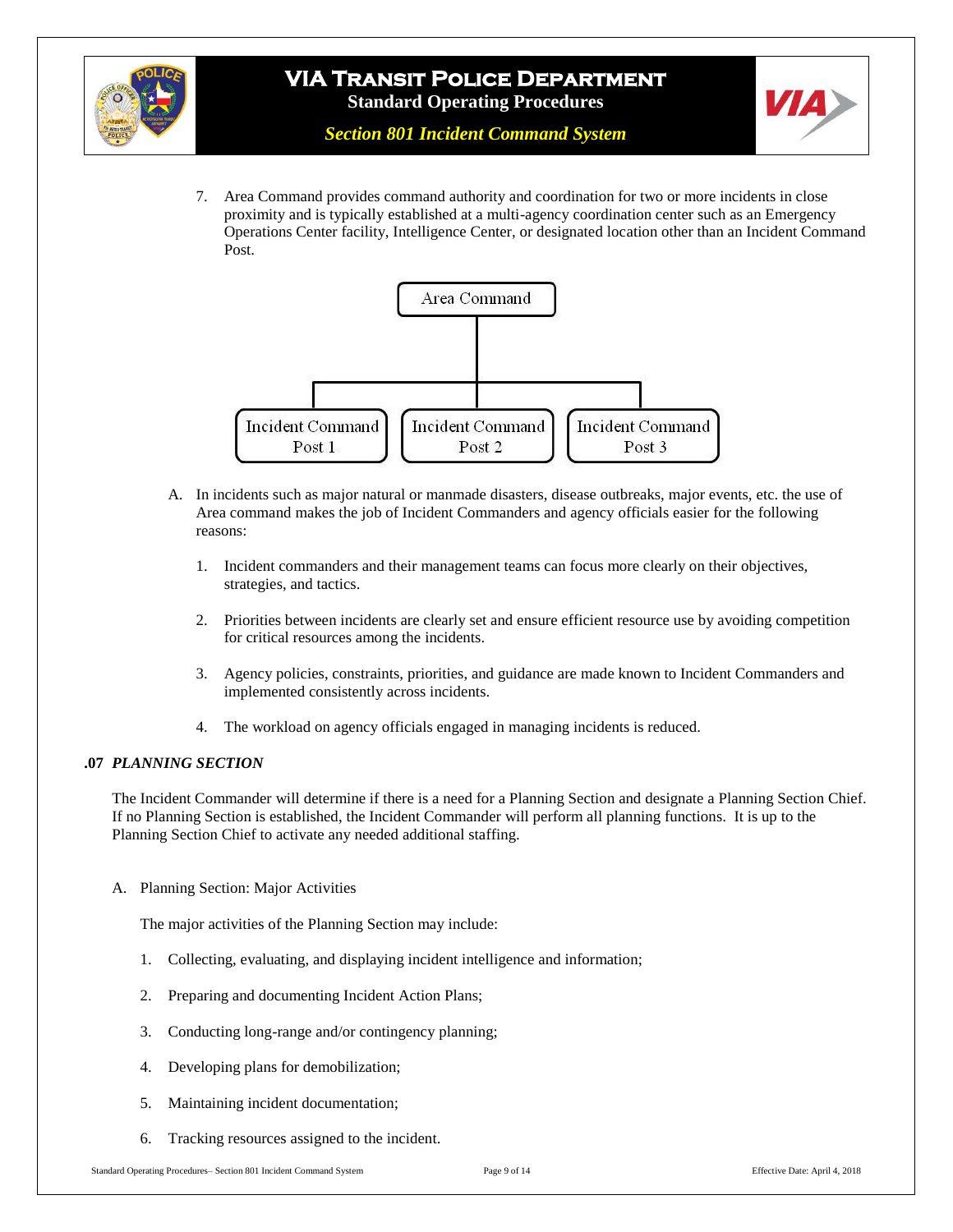![](_page_9_Picture_0.jpeg)

*Section 801 Incident Command System*

- B. Planning Section: Units
	- 1. The Planning Section can be further staffed with four Units. Technical Specialists may also be assigned to work in the Planning Section. Depending on the needs, Technical Specialists may also be assigned to other Sections in the organization:

![](_page_9_Figure_6.jpeg)

- a. Resources Unit: Conducts all check-in activities and maintains the status of all incident resources. The Resources Unit plays a significant role in preparing the written Incident Action Plan;
- b. Situation Unit: Collects and analyzes information on the current situation, prepares situation displays and situation summaries, and develops maps and projections;
- c. Documentation Unit: Provides duplication services, including the written Incident Action Plan. Maintains and archives all incident-related documentation;
- d. Demobilization Unit: Assists in ensuring that resources are released from the incident in an orderly, safe, and cost-effective manner.

#### **.08** *LOGISTICS SECTION*

The Incident Commander will determine if there is a need for a Logistics Section at the incident, and designate an individual to fill the position of the Logistics Section Chief. If no Logistics Section is established, the Incident Commander will perform all logistical functions. The size of the incident, complexity of support needs, and the incident length will be considered by the Incident Commander to determine whether a separate Logistics Section is established. Additional staffing is the responsibility of the Logistics Section Chief.

A. Logistics Section: Major Activities

The Logistics Section is responsible for all of the services and support needs, including:

- 1. Ordering, obtaining, maintaining, and accounting for essential personnel, equipment, and supplies;
- 2. Providing communication planning and resources;
- 3. Setting up food services;
- 4. Setting up and maintaining incident facilities;
- 5. Providing support transportation;
- 6. Providing medical services to incident personnel.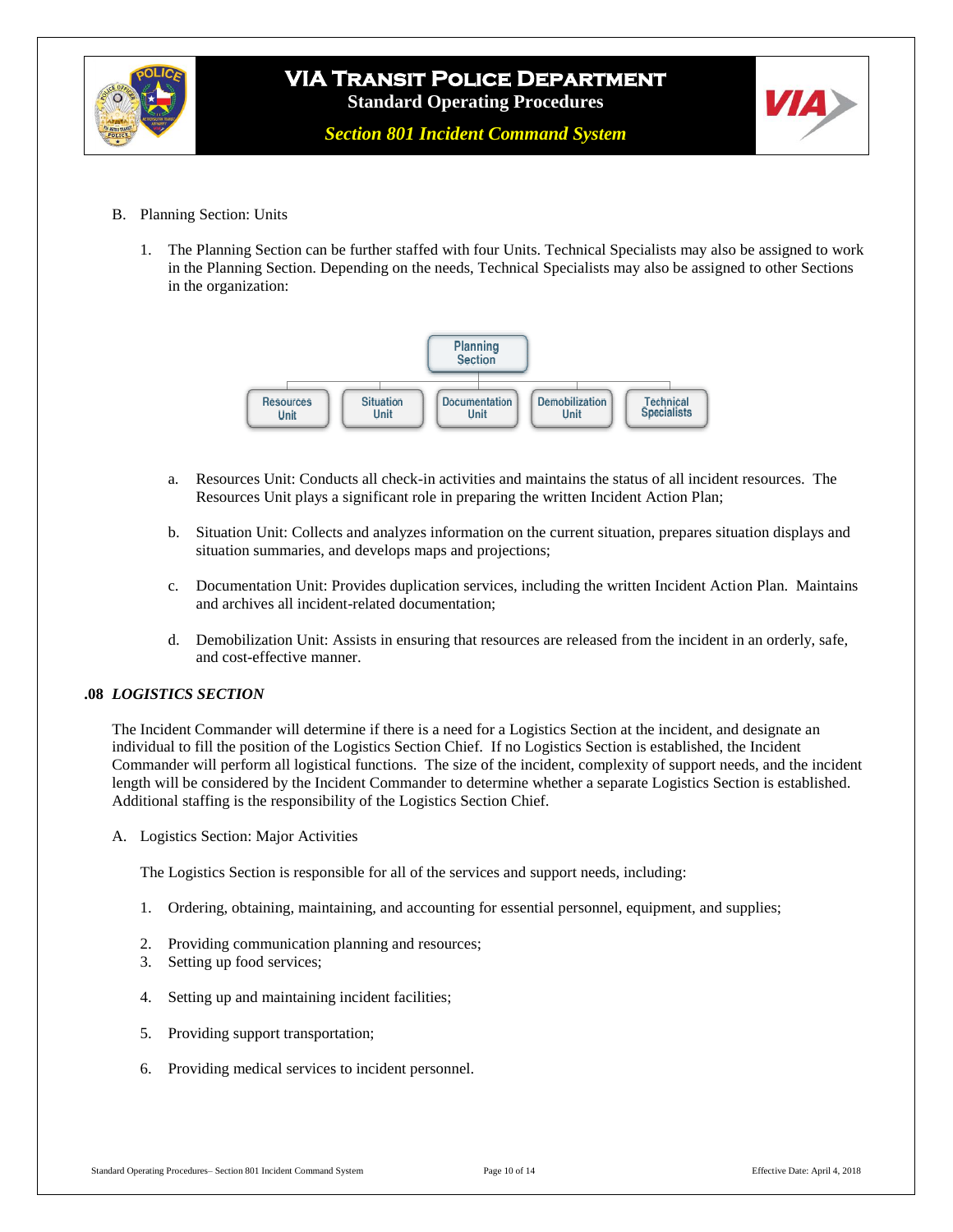![](_page_10_Picture_0.jpeg)

![](_page_10_Picture_2.jpeg)

- *Section 801 Incident Command System*
- B. Logistics Section: Branches and Units

The Logistics Section can be further staffed by two Branches and six Units. Not all of the Units may be required; they will be established based on need. The titles of the Units are descriptive of their responsibilities.

![](_page_10_Figure_6.jpeg)

- C. The Logistics Service Branch can be staffed to include a:
	- 1. Communication Unit: Prepares and implements the Incident Communication Plan (ICS-205), distributes and maintains communications equipment, supervises the Incident Communications Center, and establishes adequate communications over the incident;
	- 2. Medical Unit: Develops the Medical Plan (ICS-206), provides first aid and light medical treatment for personnel assigned to the incident, and prepares procedures for a major medical emergency;
	- 3. Food Unit: Supplies the food and potable water for all incident facilities and personnel, and obtains the necessary equipment and supplies to operate food service facilities at Bases and Camps;
- D. The Logistics Support Branch can be staffed to include a:
	- 1. Supply Unit: Determines the type and amount of supplies needed to support the incident. The Unit orders, receives, stores, and distributes supplies, and services nonexpendable equipment. All resource orders are placed through the Supply Unit. The Unit maintains inventory and accountability of supplies and equipment;
	- 2. Facilities Unit: Sets up and maintains required facilities to support the incident. Provides managers for the Incident Base and Camps. Also responsible for facility security and facility maintenance services: sanitation, lighting, cleanup;
	- 3. Ground Support Unit: Prepares the Transportation Plan. Arranges for, activates, and documents the fueling, maintenance, and repair of ground resources. Arranges for the transportation of personnel, supplies, food, and equipment.

#### **.09** *FINANCE/ADMINISTRATION SECTION*

- A. The Incident Commander will determine if there is a need for a Finance/Administration Section at the incident and designate an individual to fill the position of the Finance/Administration Section Chief;
- B. If no Finance/Administration Section is established, the Incident Commander will perform all finance functions;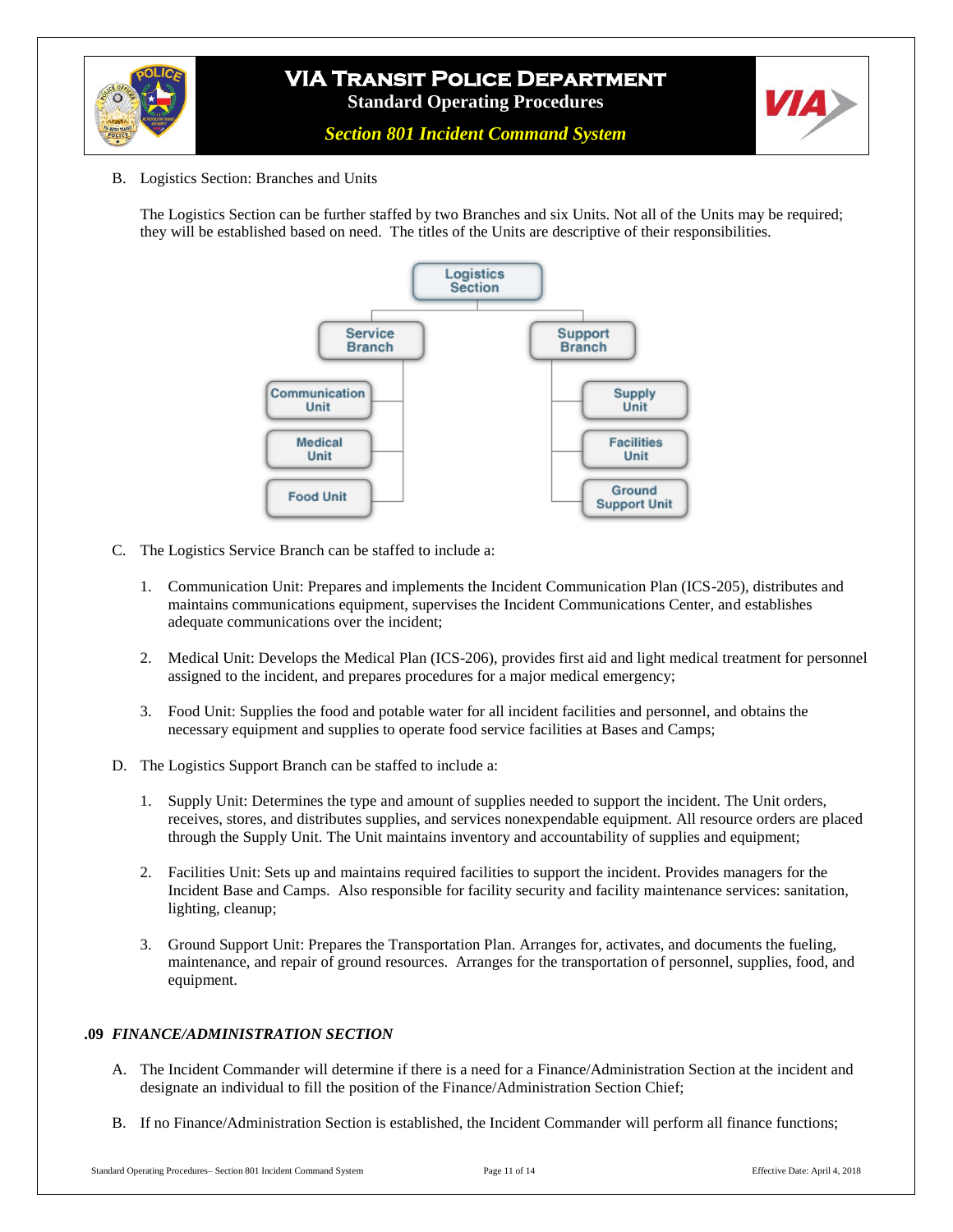![](_page_11_Picture_0.jpeg)

![](_page_11_Picture_2.jpeg)

*Section 801 Incident Command System*

- C. Finance/Administration Section is set up for any incident that requires incident-specific financial management. The Finance/Administration Section is responsible for:
	- 1. Contract negotiation and monitoring;
	- 2. Timekeeping;
	- 3. Cost analysis;
	- 4. Compensation for injury or damage to property.
- D. Finance/Administration Section: Increasing Use
	- 1. Increasing larger incidents are using a Finance/Administration Section to monitor costs. Smaller incidents may also require certain Finance/Administration support;
	- 2. For example, the Finance/Administration Section Chief may establish one or more Units of the Finance/Administration Section for such things as procuring special equipment, contracting with a vendor, or making cost estimates for alternative response strategies.
- E. Finance/Administration Section: Units

The Finance/Administration Section may staff four Units. Not all Units may be required; they will be established based on need;

![](_page_11_Figure_14.jpeg)

- 1. Procurement Unit: Responsible for administering all financial matters pertaining to vendor contracts, leases, and fiscal agreements;
- 2. Time Unit: Responsible for incident personnel time recording;
- 3. Cost Unit: Collects all cost data, performs cost effectiveness analyses, provides cost estimates, and makes cost savings recommendations;
	- 5. Compensation/Claims Unit: Responsible for the overall management and direction of all administrative matters pertaining to compensation for injury and claims related activities kept for the incident.

### **.10** *INTELLIGENCE SECTION*

- **A.** Typically, operational information and situational intelligence are management functions focusing on three incident intelligence areas: Situational status, resource status, and anticipated incident status with potential for escalation, such as weather forecasts, location and availability of supplies and staffing, etc.
- B. Different from operational and situational intelligence gathered and reported by the Planning Section, Intelligence/Investigations gathered within this function is information that either leads to the detection, prevention, apprehension, and prosecution of criminal activities or the individuals involved, including terrorist incidents or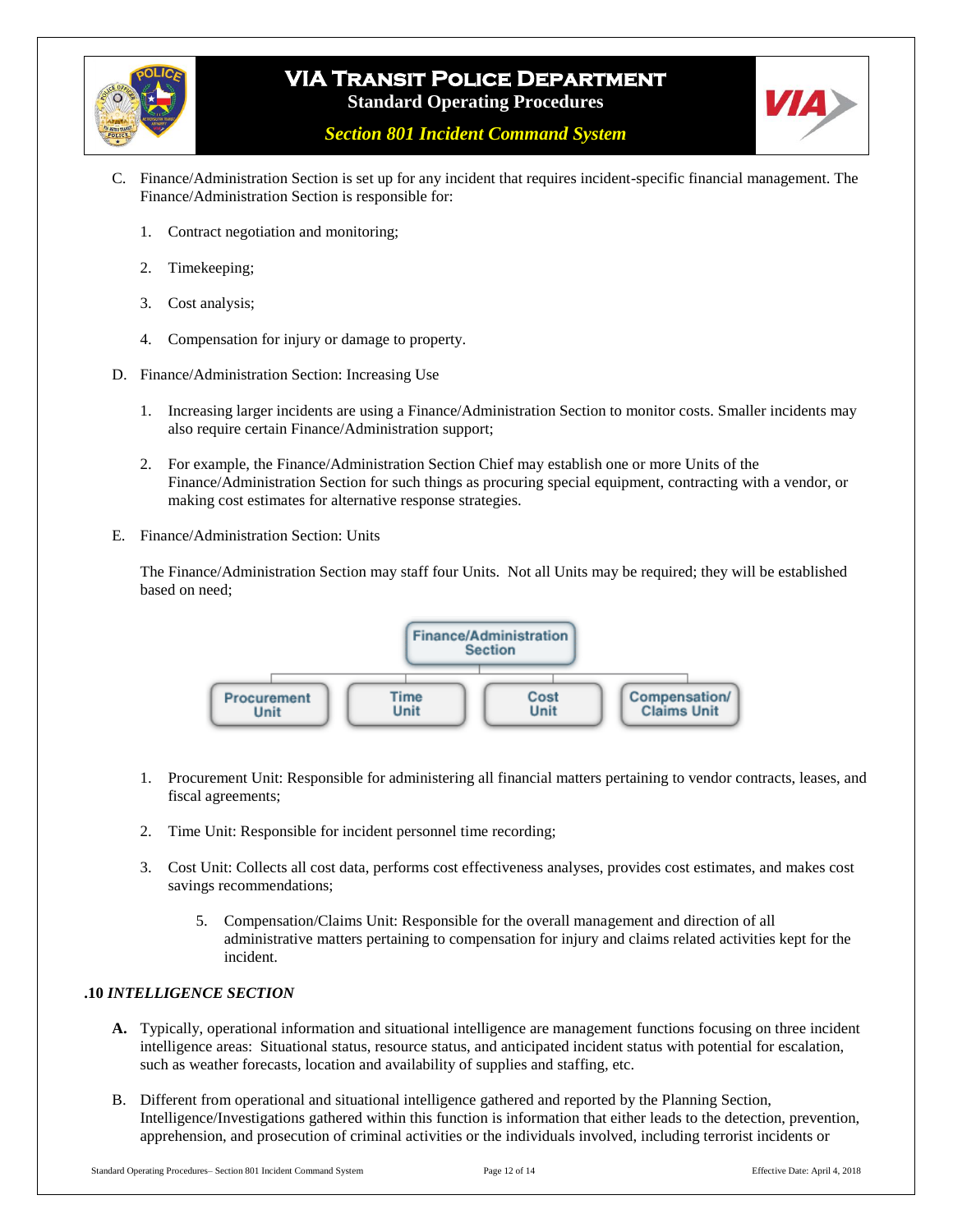![](_page_12_Picture_0.jpeg)

![](_page_12_Picture_2.jpeg)

*Section 801 Incident Command System*

information leading to the determination of the cause of a given incident, such as public health events or fires of unknown origins.

- C. The mission of the Intelligence/Investigations Section is to ensure all investigative and intelligence operations, functions, and activities within the incident response are properly managed, coordinated, and directed in order to:
	- a. Prevent/deter additional activity, incidents, and/or attacks.
	- b. Collect, process, analyze, and appropriately disseminate intelligence information.
	- c. Conduct a thorough and comprehensive investigation.
	- d. Identify, process, collect, and create a chain of custody for, safeguard, examine/analyze, and store all situational intelligence and/or probative evidence.
- D. Regardless of how the intelligence/investigations function is organized, a close liaison will be maintained and information will be transmitted to Command, Operations, and Planning. However, classified information requiring a security clearance, sensitive information, or specific investigative tactics that would compromise the investigation will be shared only with those who have the appropriate security clearance and/or the need to know.

#### **.11** *ICS MANAGEMENT CONCEPTS*

- A. Common Terminology and Clear Text
	- 1. A critical part of an effective multi-agency incident management system is for all communications to be in plain English. That is, use clear text. Do not use radio codes, agency-specific codes, or jargon;
	- 2. Even if you use radio codes on a daily basis, other responders may not. The goal is to ensure responders from all agencies can communicate with one another.
- B. Modular Organization
	- 1. In ICS, only those functions or positions necessary for a particular incident will be filled;
	- 2. The ICS organizational structure is flexible. When needed, separate functional elements can be established and subdivided to enhance internal organizational management and external coordination. As the ICS organizational structure expands, the number of management positions also expands to adequately address the requirements of the incident;
	- 3. The ICS organizational structure develops in a top-down, modular fashion that is based on the size and complexity of the incident, as well as the specifics of the hazard environment created by the incident. As incident complexity increases, the organization expands from the top down as functional responsibilities are delegated.
- C. Management by Objectives

All levels of a growing ICS organization must have a clear understanding of the functional actions required to manage the incident. Management by objectives is an approach used to communicate functional actions throughout the entire ICS organization. It can be accomplished through the incident action planning process, which includes the following steps:

1. Step 1: Understand agency policy and direction;